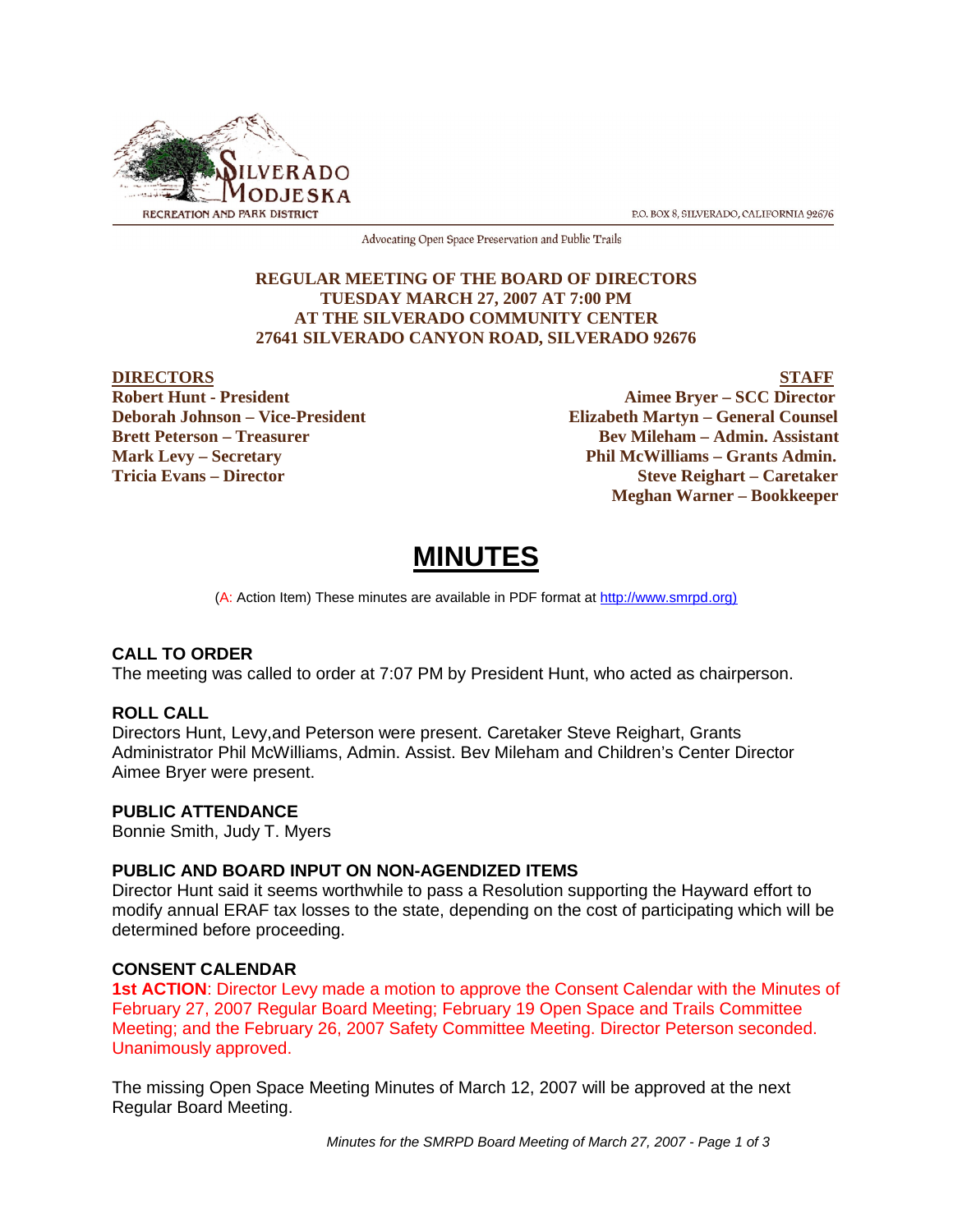# **PAYMENT OF DISTRICT BILLS**

**2nd ACTION**: Director Peterson made a motion to approve payment of Transmittal 03-07A for Directors Compensation for the Regular Board Meeting of February 27, 2007 to Directors Hunt, Peterson, Evans, Johnson and Levy for \$250.00 total. Director Levy seconded. Unanimously approved.

**3rd ACTION**: Director Levy made a motion to approve payment of Transmittal 03-07B, District Bills, totalling \$7,453.53. Director Peterson seconded. Unanimously approved.

**4th ACTION**: Director Peterson made a motion to approve Transmittal 03-07C, Utility Bills totaling \$565.56. Director Levy seconded. Unanimously approved.

**5th ACTION**: Director Levy made a motion to approve payment of Transmittal 03-07D, Reimbursement to Grants Administrator for Silverado Renovation Project finishing expenses (termite and HVAC work) \$1,374.36 total. Director Peterson seconded. Unanimously approved.

# **SILVERADO CHILDREN'S CENTER**

The Financial Report showed that the Center made about \$2,500 in February, not including the Chili Cook-Off income that brought in about \$4,000 for the Center. The event put them on Bill Campbell's web page and was also written up in the OC Register. Parent conferences and workshops are are being planned. Would like to hire someone qualified for part time work. Have developed a monthly maintenance check list to keep things working smoothly. Evacuation and safety plans have been reviewed. The Ameriquest Grant is still in the process, and playground improvements are being planned.

# **GRANTS ADMINISTRATOR'S REPORT**

Bonnie Smith and Phil McWilliams are looking at new landscapers. The costs will go up and may even double. The Directors discussed this and will bring it up again at the next meeting when all the Directors are present. The Directors would like to have the bookkeeper come to a meeting to advise them on the current financial status of SMRPD. All will be discussed again at the next meeting. Also, the Directors and Mr. McWilliams discussed the need for janitorial services at the community centers. This will be discussed at the next meeting as well, when it has been decided what the budget will allow. Will have the back-flow testing done at \$25 per valve. Stucco repair is finished at Silverado community center. Mr. McWilliams will sign the bond exoneration letter received from Surety Co., stating that the work at the Community Center work is complete. The rubber mat under the playground equipment at the Silverado Comm. Ctr. is cracked. The company the mat was purchased from will honor the warranty and fix it.

# **CARETAKER'S REPORT**

Director Hunt presented a new Rental Agreement for the community centers, with these additions: (1) Don't move filing cabinets or desks.(2) Don't remove items attached to walls. (3) Don't use packing tape or duct tape on veneered walls or acoustic ceiling or panels. (4) Don't slide heavy items across the floor, use dollies.

**6th ACTION:** Director Levy made a motion to approve the above changes to the Rental Agreement for the community centers. Director Peterson seconded. Unanimously approved.

**7th ACTION:** Director Peterson made a motion to approve up to and not to exceed \$400, to purchase new area rugs to the Silverado Comm. Ctr. And also, to approve up to and not to exceed \$200 for back flow devices. Director Levy seconded. Unanimously approved.